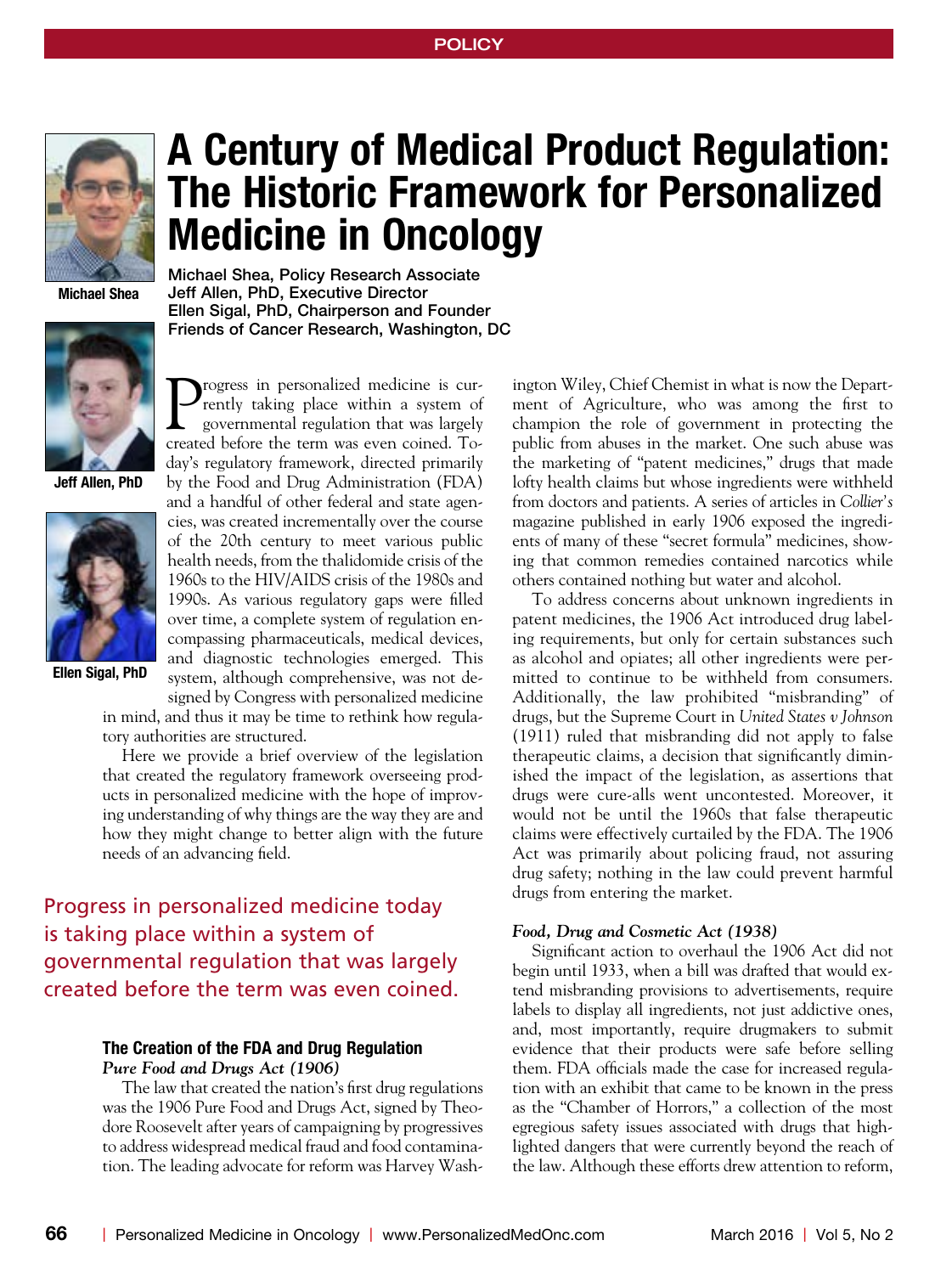## **POLICY**

a public health crisis was the primary impetus for passage of new regulations. In 1937 the antibiotic sulfanilamide, having been combined with the solvent diethylene glycol, killed over 100 people, many of them children. Congress, seeking to prevent future tragedies, passed the Food, Drug and Cosmetic Act, which was signed by Franklin Roosevelt on June 15, 1938.

The 1938 Act established premarket review of safety for new drugs, changing the FDA's position from responding to harm to attempting to prevent it.<sup>1</sup> It also led to the creation of a scientifically minded pharmaceutical industry, given its requirement that drug makers produce evidence about the effects of their products.<sup>2</sup> However, like its predecessor, the 1938 Act had flaws that would need to be addressed by future policymakers. The first was that only safety, not both safety and effectiveness, was required to be demonstrated. The closest it came was to tweak misbranding language from the 1906 Act to include false therapeutic claims, but these were dealt with in the courts, an inappropriate forum to assess the merits of a drug. The second flaw was that applications for approval became effective automatically after 60 days, leaving the FDA only 2 months to decide if a drug was safe. $<sup>1</sup>$ </sup>

#### *Kefauver-Harris Amendments (1962)*

FDA officials, well aware of the limitations of the 1938 Act, began to lobby members of Congress and draft legislation in the late 1950s to address gaps in oversight.<sup>3</sup> These efforts coincided with a series of hearings on pharmaceutical monopolies and price fixing led by Senator Estes Kefauver of Tennessee. A number of proposals emerged from this spike in attention on the FDA, but, much like the 1938 Act, congressional action only took place in the wake of public outcry. A front-page article in the *Washington Post* in the summer of 1962 told the story of how an FDA official, named Francis Kelsey, refused to give a positive opinion on a drug called thalidomide, an act that came to be viewed as heroic after the drug, often used to treat morning sickness, was found to have caused hundreds of birth defects in children in Western Europe. The story reminded the public of the importance of drug safety laws, while also lifting the reputation of the FDA as a protector of public health, embodied in the maternal persona of Francis Kelsey.<sup>3</sup>

The 1962 Kefauver-Harris Amendments to the 1938 Act, passed shortly after the thalidomide incident, made 2 major changes to drug regulation. First, they overturned the automatic approval provision of the 1938 Act, revising the existing premarket *notification* system into a premarket *approval* system in which the FDA now held veto power over new drugs entering the market.<sup>1</sup> This provision inaugurated FDA's gatekeeping power,

requiring all new drugs to pass through the FDA on the way to market. Second, drugs now had to demonstrate evidence of effectiveness as well as safety, dramatically increasing the amount of time, resources, and scientific expertise required to develop a new drug.

The concept of 3 phases of experiment emerged in the wake of the new law and was adopted by the FDA, becoming the default method for studying medicine in humans ever since.

### *Birth of the Modern Clinical Trial System*

To be implemented, the 1962 Amendments required interpretation of the legislative text, which stated effectiveness had to be derived from "substantial evidence" in "adequate and well-controlled investigations." Drugmakers looked to the FDA to lay the ground rules for how they should conduct their experiments, and as a result, the FDA's interpretation of concepts like "efficacy" played a central role in shaping how clinical trials would be conducted moving forward. The concept of 3 phases of experiment emerged in the wake of the new law and was adopted by the FDA, becoming the default method for studying medicine in humans ever since.

## **Filling Regulatory Gaps: Biologics, Devices, and Diagnostics**

Slightly over 20% of consumer spending in the United States is on products regulated by the FDA. Past Congresses have given the FDA authority to regulate a spectrum of other medical products beyond food and drugs, from biologics to in vitro diagnostics. However, the creation of today's regulatory framework took place slowly over the course of the 20th century, with separate categories of products coming under government oversight incrementally as technology advanced. Periodic adjustment to the FDA's governing statute continues to occur as science evolves and new types of products come on the market.

#### *Biologics*

The first regulations concerning biologics actually preceded the 1906 drug law by 4 years; in 1902 the Biologics Control Act required purveyors of vaccines to be licensed and gave the Hygienic Laboratory—renamed the National Institutes of Health (NIH) in 1930—authority to establish standards for the production of vaccines. Regulation of vaccines and other biologic products would be housed in the NIH until 1972, when it was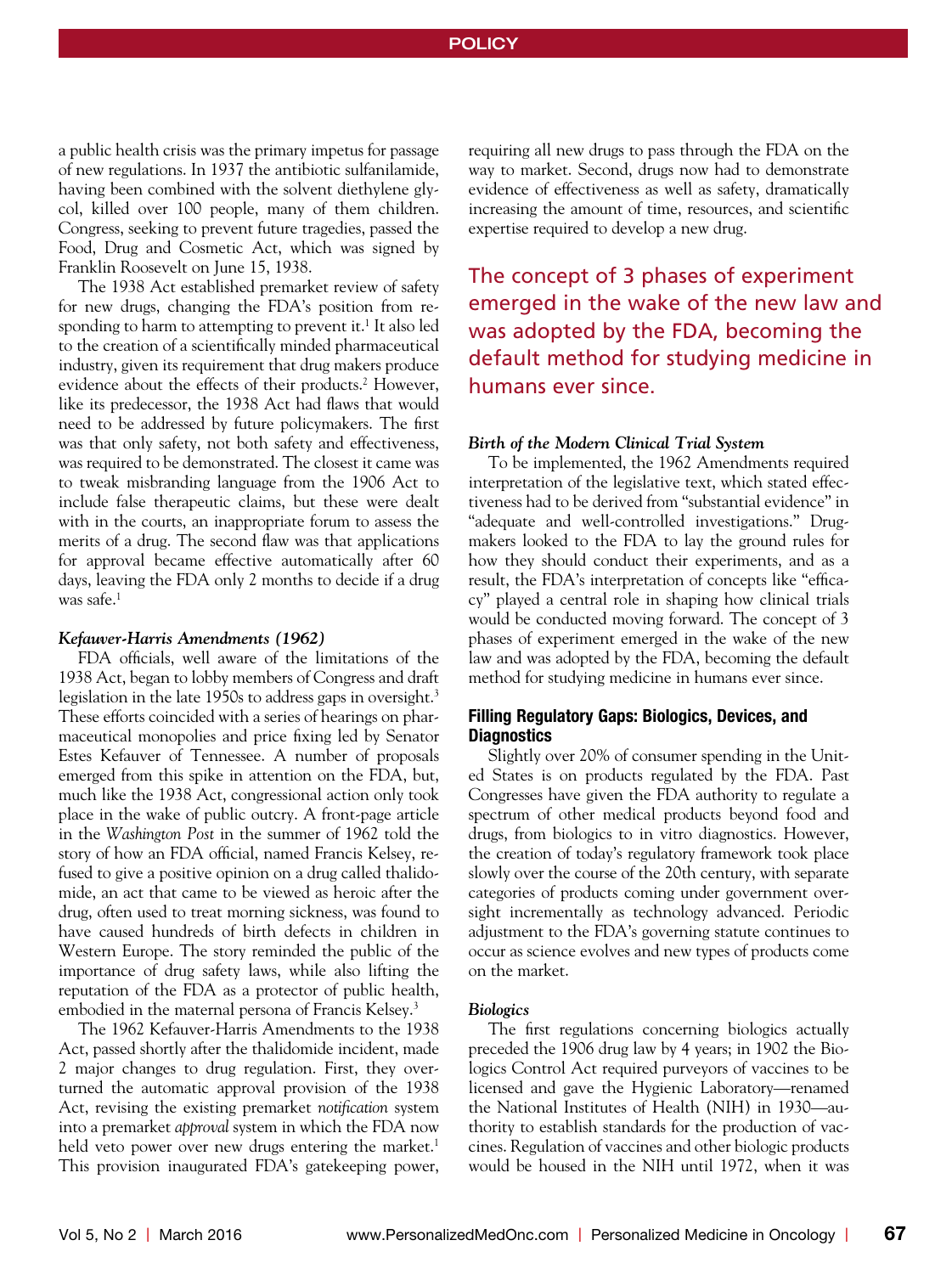transferred to the FDA. In 1944, the Public Health Service Act expanded regulation of biologics to the products themselves, not just the bodies that manufactured them, but standards for effectiveness equivalent to those for drugs were not imposed until the move to the FDA in 1972. Biologics are currently overseen by the Center for Biologics Evaluation and Research at the FDA, which exists alongside parallel centers for drugs and devices. An internal reorganization of the FDA in 2004 resulted in the transfer of regulation of some therapeutic biologics, including monoclonal antibodies, to the Center for Drug Evaluation and Research, allowing for the streamlining of oversight of many cancer agents.

#### *Devices*

Medical devices first came under government regulation in the 1938 Food, Drug and Cosmetic Act, although, as the law's name reveals, they were not yet considered a separate category of product, defined instead under the term "drug." The 1938 Act provided the FDA with authority to take legal action against the

Long before the "10 years, \$1 billion" figure was attached to drug development there was a general view that new drugs appeared rather slowly and patients suffered as a result, especially those with deadly diseases.

> adulteration and misbranding of medical devices, although it did not contain a premarket notification provision for devices, as it did for drugs.4 When the 1962 Kefauver-Harris Amendments were passed, there were rumors that Congress would consider a companion bill requiring premarket approval for medical devices shortly thereafter. However, it took 15 years for comprehensive legislation to be passed. The 1976 Medical Device Amendments created an alternative regulatory approach that involved classifying devices according to risk and strengthened the provisions of the 1938 Act to include premarket review of those devices that fell into the high-risk category.

#### *Diagnostics*

In implementing the 1976 Medical Device Amendments, the FDA was required to conduct an inventory and classification of all existing devices to fit products into risk categories that would then inform whether a device needed to undergo the premarket review process. The FDA classified in vitro diagnostics (IVDs) as medical devices, and many IVDs that have become central to personalized medicine, such as pharmacogenomic tests, fall into FDA's highest risk category. A separate category of tests, called laboratory developed tests (LDTs), were not initially regulated by FDA but rather the Centers for Medicare & Medicaid Services acting under the Clinical Laboratory Improvement Amendments of 1988. The FDA has claimed jurisdiction over all tests, both IVDs and LDTs, but has exercised enforcement discretion with regard to the latter until very recently, when it proposed extending oversight to LDTs.<sup>5</sup> As laboratory medicine has increased in complexity, a greater number of LDTs are being considered high-risk tests due to their role in diagnosing disease and steering treatment decisions.

## **Spurring Innovation and Patient Access**

Long before the "10 years, 1 billion dollars" figure was attached to drug development, there was a general view that new drugs appeared rather slowly and patients suffered as a result, especially those with deadly diseases. In the 1980s and 1990s, upon the urgings of patient groups and observers who felt more could be done to bring drugs to patients quickly, policymakers passed a series of bills and administrative reforms that promoted patient access to new drugs.

#### *Drugs for Rare Diseases*

One of the first pieces of legislation to promote innovation in the pharmaceutical industry was the Orphan Drug Act of 1983, passed in response to concerns that companies lacked incentives to develop drugs with limited commercial value. Primarily intended for rare diseases, the law has since been applied to many development programs for biomarker-enriched cancer populations, such as *EGFR-* and *ALK*-positive lung cancer. Under the Orphan Drug Act, Congress defines a rare disease or condition as affecting fewer than 200,000 people in the United States or for which there is no reasonable expectation that the sales of the drug treatment will recover the costs.6 Drugs that are designated as orphan products benefit from 2 years' additional marketing exclusivity (7 years vs the standard 5 years), federal grants to conduct clinical trials, and tax credits for clinical development costs. The orphan designation has been granted widely in the field of oncology, with one report finding that 27% of all orphan approvals between 1983 and 2009 were for cancer drugs.<sup>7</sup>

## *Generics and Biosimilars*

The Drug Price Competition and Patent Term Restoration Act of 1984, also known as the Hatch-Waxman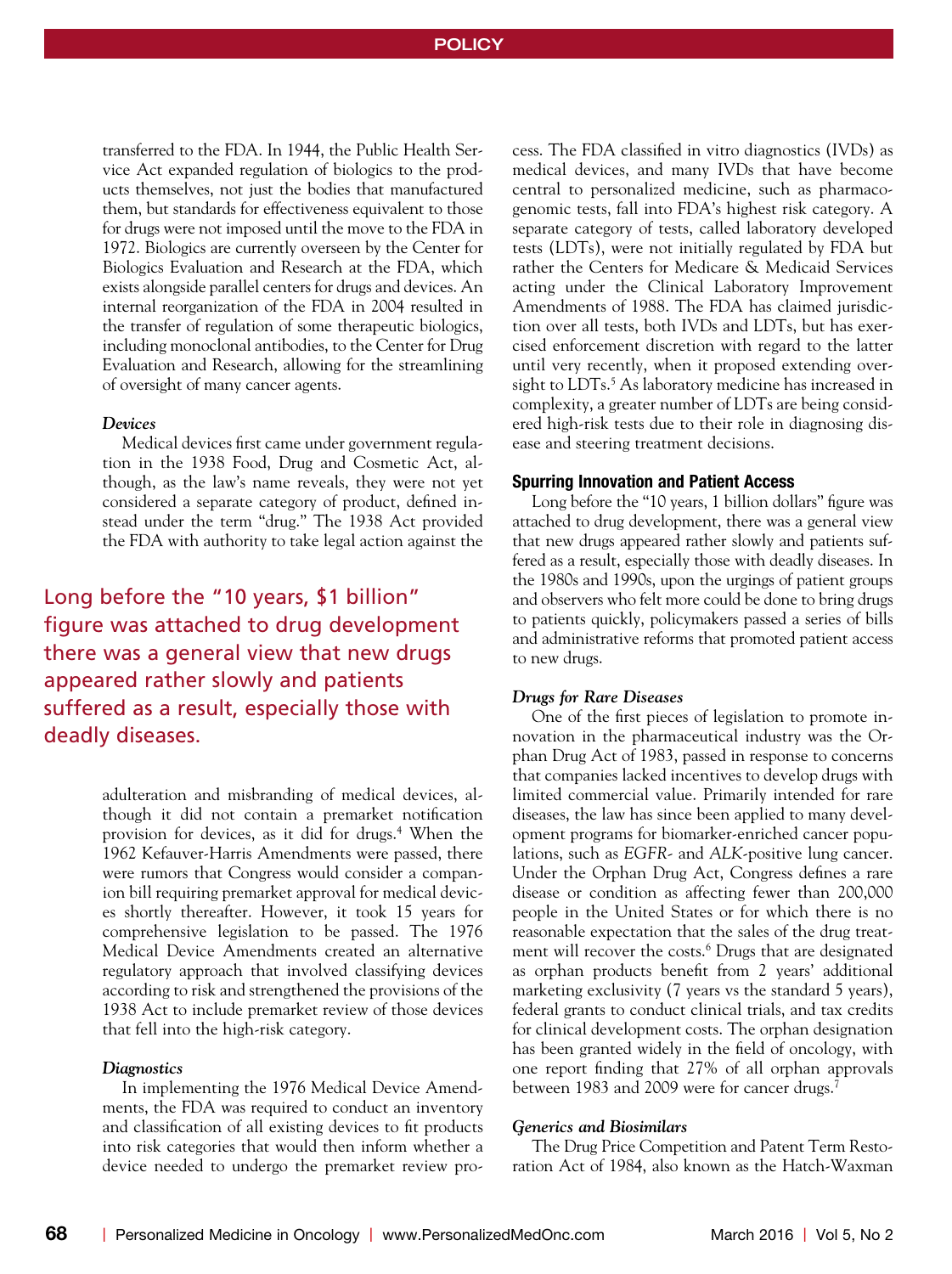## **POLICY**



Act for Senator Orrin Hatch and Representative Henry Waxman, gave rise to the modern generic drug market. It was designed with 2 purposes in mind: 1) to preserve incentives to develop new drugs, and 2) to make lowcost generics widely available. The Act offset an unintended consequence of the 1962 Kefauver-Harris Amendments that greatly increased clinical development time, which in turn shortened the remaining patent life of medicines once they entered the market. The Hatch-Waxman Act "restored" some of the lost patent life, thereby increasing financial incentives to develop new drugs. In addition, the Act made it possible for manufacturers of generic products to apply for approval without demonstrating safety and effectiveness, requiring only that generics are shown to be the "same" as and bioequivalent to brand name products.<sup>8</sup>

These dual aims of enhancing innovation and expanding patient access were also reflected in the Biologics Price Competition and Innovation Act of 2009, which Congress created to promote competition in the biologics market once products go off patent. The complexity of biologic products prevents them from being replicated in the same fashion as small molecule drugs, so instead of demonstrating bioequivalence, the law requires evidence of "biosimilarity," defined as the absence of clinically meaningful differences between the biosimilar and the reference product. The first biosimilar approval in the United States was in March 2015, and a number of other products are currently in development, although many developers are anticipating further guidance from the FDA on how to best demonstrate biosimilarity.

#### *Speeding Review and Development Times*

Major changes to drug policy took place in response

to the HIV/AIDS crisis of the 1980s and 1990s. The accelerated approval regulations, instituted in 1992, made it possible for drugs intended to treat serious or life-threatening diseases to be approved more quickly on the basis of surrogate end points. Drugs that receive ac-

The Hatch-Waxman Act gave rise to the modern generic drug market. It was designed with 2 purposes in mind: 1) to preserve incentives to develop new drugs, and 2) to make low-cost generics widely available.

celerated approval must show evidence of improvement over available therapy based on a surrogate end point that is reasonably likely to predict clinical benefit.<sup>9</sup> These regulations, which changed approval standards, were initially brought about by administrative rulemaking rather than legislation—accelerated approval was not codified in statute until 2012. Accelerated approval has been used most widely in the field of oncology, with one-third of all oncology approvals between 2002 and 2012 approved via the accelerated pathway.<sup>10</sup> Oncology has benefited most from this program largely due to the identification of numerous surrogate end points that can reasonably predict survival, such as progression-free survival and response rate.

Also taking place in 1992 was passage of the Prescription Drug User Fee Act (PDUFA), which has lent consistency and predictability to drug review times. Twenty years earlier in 1971, critics of the FDA coined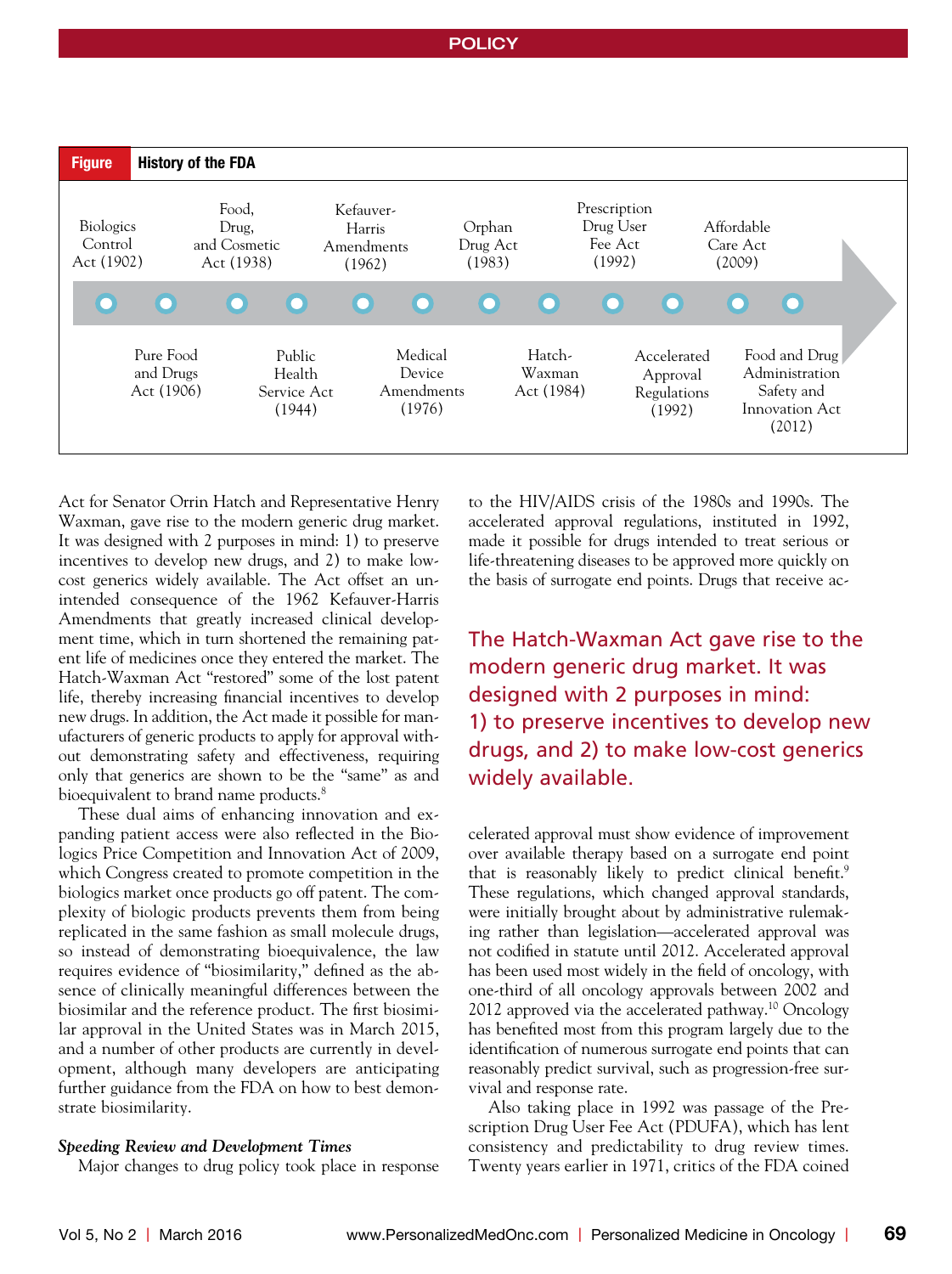the term "drug lag" to describe instances in which new medicines were made available in Europe prior to the United States. The drug lag became a perennial talking point among critics of the agency as evidence of regulation impeding patient access. In 1980, a report published by the General Accounting Office disputed this narrative, attributing backlogged new drug applications to inadequate resources. Rather than increase direct appropriations to the FDA, policymakers settled on a "user fee" program, wherein the pharmaceutical indus-

Each PDUFA reauthorization has presented an opportunity to pass additional legislation related to the FDA, and in recent years, such add-ons have focused on promoting innovation in the pharmaceutical industry.

> try would provide funds to hire additional FDA reviewers in return for assurances of timely reviews of new drug applications. PDUFA had an immediate impact, speeding up review times and allowing the FDA to consistently meet its 10-month goal for standard reviews and 6-month goal for priority applications.11 Due to the program's success, additional user fee programs have been established for generic drugs, medical devices, and biologics. The law has a sunset clause, requiring it to be reauthorized every 5 years to allow user fees to be renegotiated based on the FDA's performance in meeting review timelines. Each PDUFA reauthorization (there have been 5 so far) has presented an opportunity to pass additional legislation related to the FDA, and, in recent years, such add-ons have focused on promoting innovation in the pharmaceutical industry.

> The most recent reauthorization of PDUFA took place in 2012 and was accompanied by a series of reforms to the FDA intended to spur innovation and speed drug development. The authorizing law, called the Food and Drug Administration Safety and Innovation Act (FDASIA), created a new method, called the breakthrough therapy designation, for the FDA to speed the development of certain drugs. To receive the designation, a drug must be intended for a serious or life-threatening disease and early clinical evidence (usually from phase 1 or 2 trials) indicates that the drug may provide a substantial improvement over available therapy. Designed as a way for the FDA to expedite the development of drugs that have the potential to be transformative, the breakthrough therapy designation

confers increased communication with high-level FDA officials who can provide advice on development programs and the most efficient path forward. The designation has been granted to over 100 drug development programs, and over 30 have been approved, with more than one-third of approvals for anticancer agents.

Also included in FDASIA was a provision that created the patient-focused drug development initiative at FDA, which brought patients together in disease-specific meetings to share their experiences with FDA officials. The goal of the initiative is to use this "patient experience data" to inform clinical trial design, end points, and risk-benefit calculations to better reflect patient needs. Two oncology-specific meetings have already been held for lung and breast cancer patients, and another is planned for neuropathic pain associated with peripheral neuropathy in 2016.

#### **Looking Forward**

The current regulatory framework, although comprehensive, came about in a piecemeal fashion through a patchwork of laws granting the FDA authority to regulate various new types of medical products. As a consequence, the agency's structure is oriented around the products it regulates and is divided into multiple centers, each devoted to oversight of a different product. While this structure has allowed for an aggregation of product-related expertise, it does not fully reflect the current multimodal approach to medical care. In the field of oncology, for example, therapeutics are being developed using genetic information with increased frequency, a trend that involves the concurrent use of drugs and molecular diagnostics. In its current form, the FDA is not optimally positioned to address the coordinated use of a spectrum of technologies and interventions common in medical practice today.

Thus, rather than maintaining a product-oriented approach to regulating new treatments, the FDA should adopt a patient-centered orientation to reflect the current multimodal approach to patient care. This should include an organizational realignment at the FDA based on major disease areas. Housing functions and expertise according to disease areas would better reflect how products are used in practice and would enhance collaborative interactions and streamline administrative processes. Such a patient-oriented realignment will also allow for enhanced interactions with patients and the external biomedical community who already approach disease states holistically rather than by product type. Increased staffing and resources that go beyond the review functions should be provided to support this type of realignment at the agency to ensure optimal implementation and long-term success.